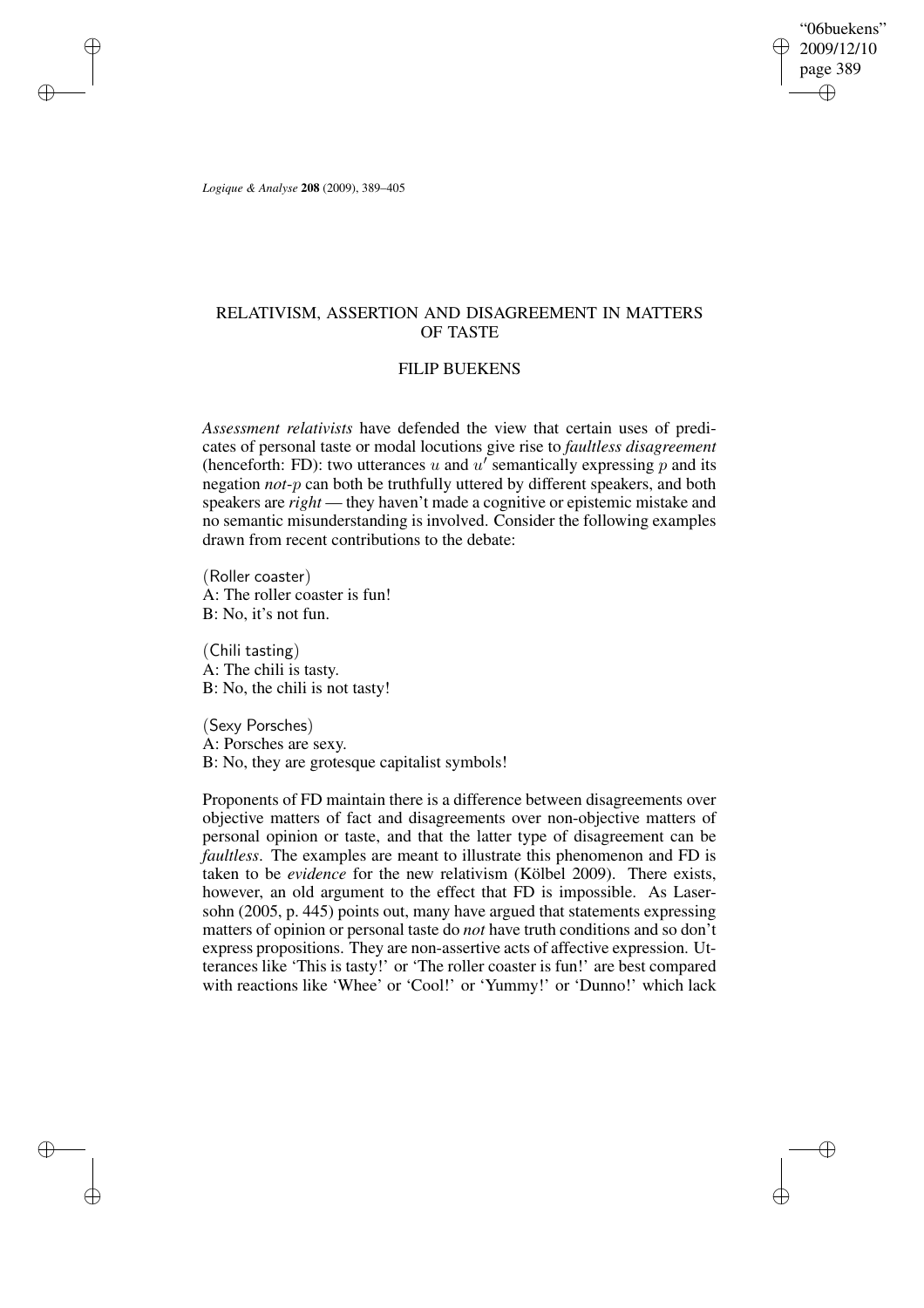"06buekens" 2009/12/10 page 390 ✐ ✐

✐

✐

#### 390 FILIP BUEKENS

truth-apt content and merely express the speaker's subjective reaction or attitude towards a contextually salient object, or state of affairs. The assessment relativist replies that, since (i) FD *is* a real phenomenon and (ii) disagreement requires that the speech acts contribute opposite propositional contents (the proposition affirmed by A is denied in B's contribution), the semanticist *is* challenged to account for the semantic properties of the sentences expressed, *given* that, as MacFarlane (2007a, p. 2) puts it, the truth of the claims put forward depends not just on how things are, but also on how things are with some subject or subjects who is not part of the subject-matter of the sentence. Assessment relativists hold that a semantic account of evaluative sentences requires a *relativized* notion of *truth*: the semantic value of the proposition expressed by a sentence in the context of utterance  $c<sub>U</sub>$  must be relativized to an *index* or *circumstance* of *evaluation*  $c_E$  not only including a possible world but other parameters as well, such as a *taste parameter* or a *judge*, or perhaps a *perspective*. When A utters *The chili is tasty* his sentence is assessed or evaluated relative to a world and the agent's standards of taste, and assessment-relativists hold that it is the standard determined by the *assessor* that is relevant. In discourse that generates FD, the assessor selects his own standards as those against which the proposition he is presented with will be evaluated.

There is an alternative strategy for explaining the subjective element in utterances involving matters of taste — the contextualist strategy — that I will not explore in detail, but which is worth mentioning if only because it is the official target of the assessment relativist. Contextualists hold that the semantics of predicates of personal taste can be modeled after Kaplan's approach to indexicals and demonstratives (Kaplan 1989), which assigns them a content relative to a context of utterance. On this account, it is the context of utterance that provides a semantic value that is contributed to the proposition evaluated. How exactly the context of utterance provides that parameter and which semantic, cognitive or conventional mechanisms trigger the parameter is a matter of dispute. One could, for example, extend John Perry's (1986/1998) proposal, and argue that the standards of the speaker are *unarticulated constituents* of the proposition expressed by the speaker's utterance and are identified by reading off her communicative intentions. Another proposal would postulate hidden indexical parameters in the lexical-semantic structure of predicates of personal taste and define their content or extension in terms of character-rules that take the standards of the speaker in the context of utterance as arguments.

In what follows I will argue that both proposals neglect the *expressive dimension* of assertoric discourse that appears to give rise to FD. First, I argue, in agreement with many others, that FD cannot exist; nevertheless there is an

✐

✐

✐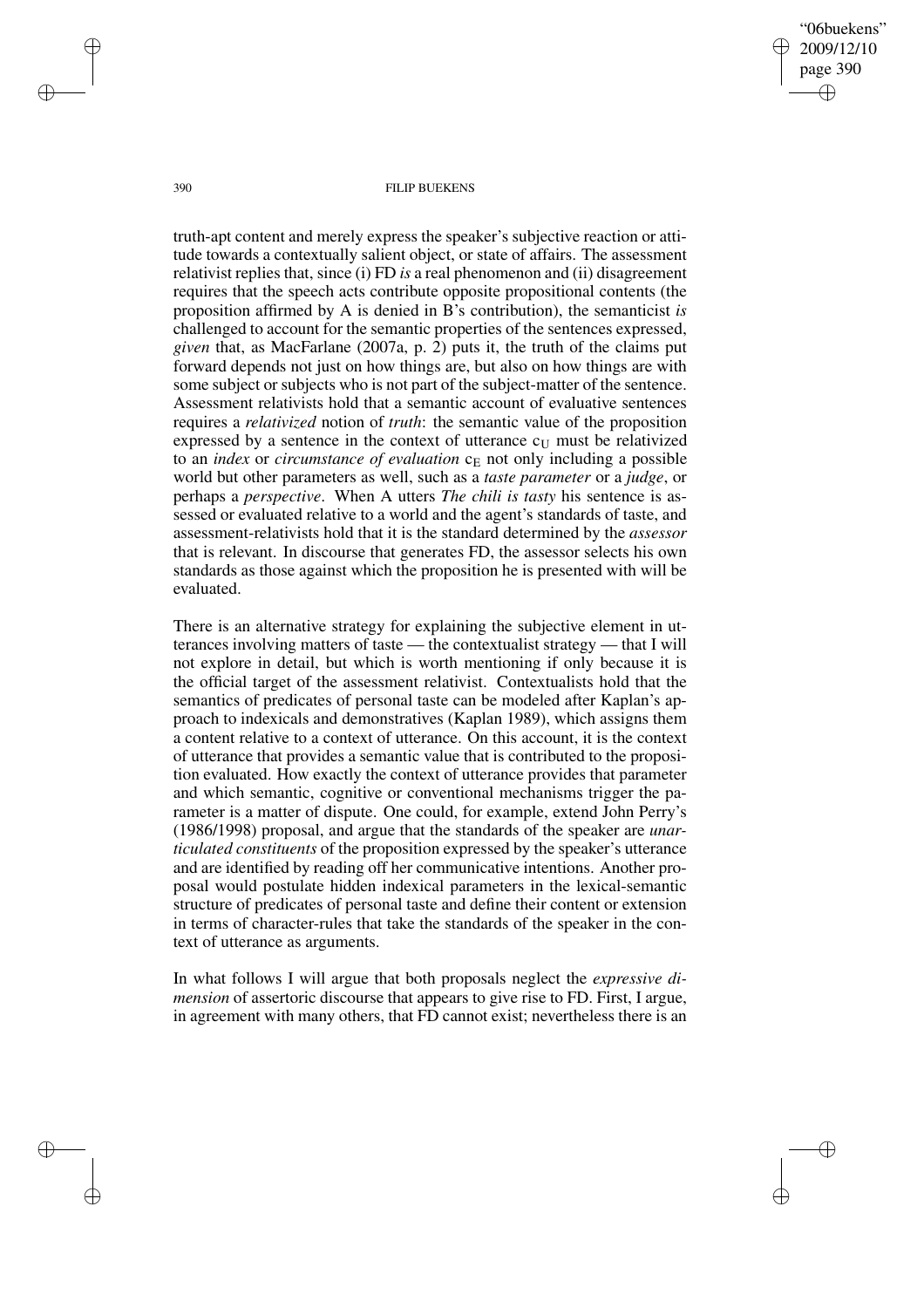# RELATIVISM, ASSERTION AND DISAGREEMENT IN MATTERS OF TASTE 391

✐

✐

✐

✐

"06buekens" 2009/12/10 page 391

✐

✐

✐

✐

important and correct intuition behind the phenomenon which merits careful attention: the dialogues give rise to a *public conflict of interests*, and the expressive dimension of the assertion accounts for it. Acknowledging the expressive dimension of these assertions involves a plurality of speech acts performed by the speaker: a speaker can  $(i)$  utter a sentence that is true iff p, *(ii)* thereby assert that *p*<sup>\*</sup> (where *p*<sup>\*</sup> is an expanded or modified version of the semantic content of sentence he utters), and, moreover, *(iii)* express an attitude, emotion or feeling with the sentence uttered. The fact that an utterance carries an *expressive dimension* does not preclude that the sentence used to express the speaker's feeling, belief or sentiment has the same semantic content as when it occurs in contexts in which its use doesn't carry an expressive dimension or at least not the same expressive dimension.<sup>1</sup> What exactly the expressive dimension of speech acts amounts to will be explored in the course of this paper, but one thing should be clear from the outset: the classic Frege-Geach objections to standard expressivist or emotivist accounts of evaluative statements are well taken.<sup>2</sup> Moreover, it will also be taken for granted that sentences used in FD discourse need not give rise to FD. For example, I may very well use *Porsches are sexy* or *The roller coaster is fun* to assert what a lot of people think, as when summarizing an extensive empirical survey about cars or theme park attractions. Any problem with disagreeing with the asserted contents of such utterances has less to do with the use of predicates of personal taste than with well-known problems which have to do with the truth conditions and the evaluation of generics. However, the very existence of these uses of the same sentences supports the rejection of the original expressivist or emotivist proposal that such sentences lack truth conditions or (equivalently) do not express propositions.

### 1. *What is (Not) The Problem with Faultless Disagreement?*

All parties acknowledge that when A utters *Roller coasters are fun* in Roller coaster he speaks on the basis of his *own* affective reaction to roller coasters and is *authoritative* about it (Lasersohn 2005, p. 655). If one speaks from an acentric perspective, an utterance of the same sentence lacks the distinctive expressive dimension of its 'subjective' counterpart. (It may acquire other expressive characteristics.) Speaking from an exocentric perspective,

<sup>1</sup> 'A thought may have just the same content whether you assent to its truth or not; a proposition may occur in discourse now asserted, now unasserted, and yet be recognizably the same proposition' (Geach 1965, p. 449).

 $2$  See Schroeder (2008) for a recent defence of expressivism.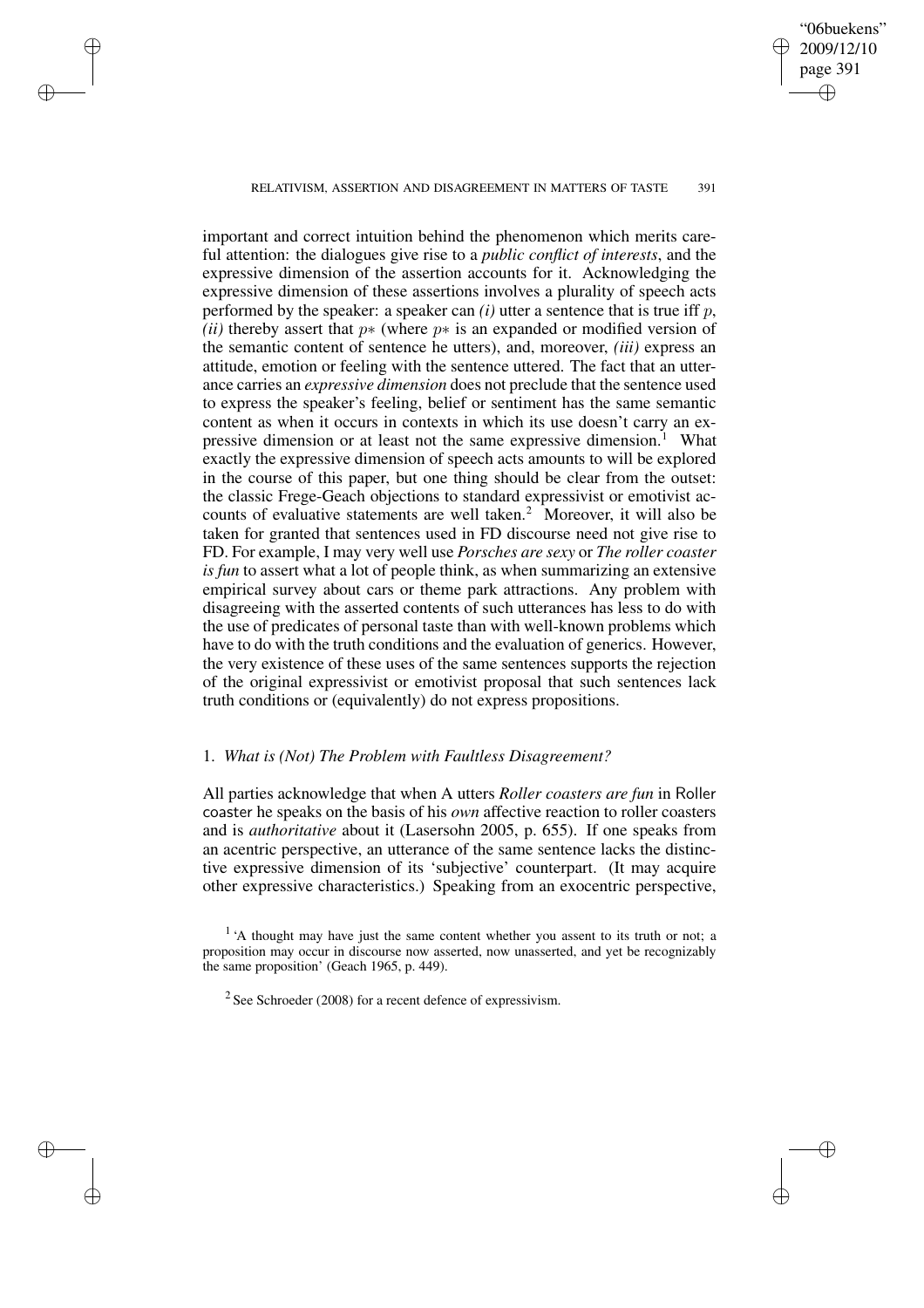"06buekens" 2009/12/10 page 392 ✐ ✐

✐

✐

#### 392 FILIP BUEKENS

we intend to have our sentences assessed relative to contexts in which someone other than ourselves is specified and mutually known to be the judge (Lasersohn 2005, p. 670), but neither perspective requires the characteristic epistemic authority that comes with the egocentric perspective. Speaking on the basis of one's own affection and being authoritative about it will play a key role in explaining the expressive dimension of discourse that gives rise to the FD intuition.

FD is considered as evidence for assessment-relativism (Kölbel 2003, 2008, 2009, Lasersohn 2005, MacFarlane 2007, 2007a). That 'most people have a healthy pre-theoretical intuition that there can be and are faultless disagreements' (Kölbel 2003, p. 54), is, notwithstanding the remarkable confidence expressed by the author, *not* evident. Generally speaking, if X asserts that p and Y asserts that *not*-p, they *disagree* as to whether p, and at least one of them must have made a mistake, *i.e.* be at fault. Huw Price takes the incoherence of faultless disagreement to be a key ingredient of an argument that aims at explaining why we have the predicate *is true* and its counterpart *is false* in our language (and why, according to Price, minimalism about truth should therefore be rejected): if you assert that p and I assert that  $\neg p$  I come up with a *criticism* or *condemnation* of the original utterance (Price 2002): you have asserted what is, according to me, *not* true. You may well be justified in claiming that  $p$ , but justification does not amount to truth and it is the very essence of the norm of truth that it gives disagreement its immediate normative character, a character on which dialogue depends:

'(T)he cautionary use of truth. . . , fixed by the rule

(R) It is a mistake to assert something not true

is a norm which speakers immediately assume to be breached by someone with whom they disagree, independently of any diagnosis of the source of the disagreement' (Price 2002, p. 2).<sup>3</sup>

Truth norm (R) is stronger than the norm that what one says should represent what one believes or (somewhat stronger) represent what one justifiably

 $3$ I cite Kölbel's (2003, p. 67) formulation. The rule Price has in mind is best read in its negative formulation: If not-p, then it is *incorrect* to assert that p; if not-p, there are *prima facie* grounds for censure of an assertion that p (Price 2002, p. 10). Kölbel (2003) assumes that FD (as defined by him) entails that Price's truth-principle must be rejected for particular types of discourse. A variant of the rule (If p and one judges that not-p, then one is at fault), forms the basis of a simple formal proof that FD is impossible in Wright (2001) and Kölbel 2003, par. 2.

✐

✐

✐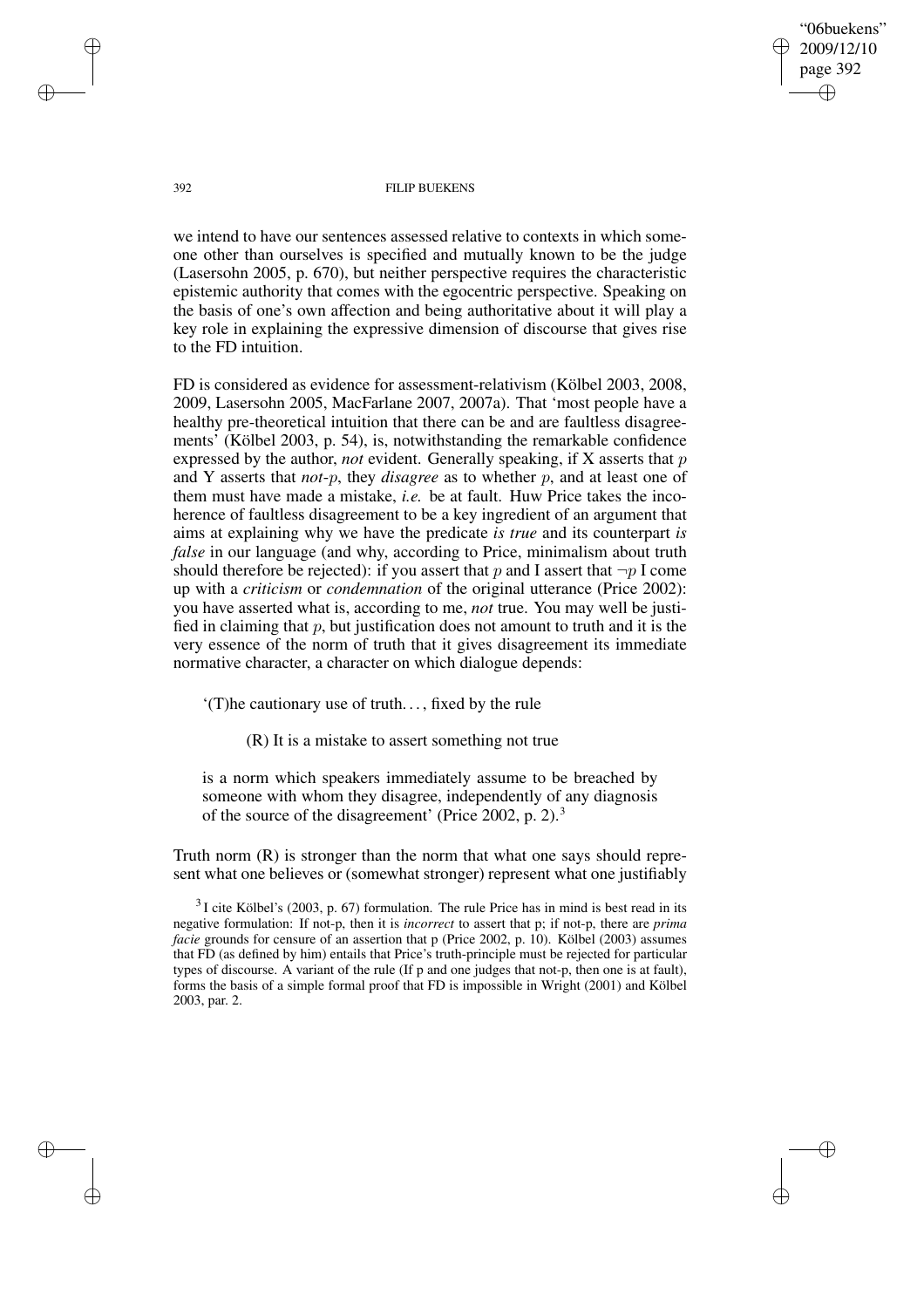"06buekens" 2009/12/10 page 393 ✐ ✐

✐

✐

#### RELATIVISM, ASSERTION AND DISAGREEMENT IN MATTERS OF TASTE 393

believes. Were the latter norms central, disagreement would *not* be treated as an indication that one speaker or the other is mistaken, but merely as indicating that both speakers have different beliefs or have good grounds for their contradicting assertions (Price 1998, p. 246).<sup>4</sup> Paul Boghossian voices scepticism about DF as follows: 'I am doubtful that we can ultimately make sense of the notion of a proposition that can sustain faultless disagreement. I don't see how any such proposition could serve as the plausible object of belief, the very thing for which the notion of a proposition is needed.' (Boghossian 2006, p.  $36-37$ )<sup>5</sup> Since neither Price nor Boghossian identify areas of discourse that could claim exception to (R), they suggest that the rule governs our assertoric practice; alleged exceptions must be explained away. 6

Not all arguments against FD are equally convincing. As Crispin Wright (2006) points out, opposition to FD need not rest on an implausible form of *objectivism* about taste: what speakers bring into the open in paradigmatic FD discourses like Roller coaster or Tasting chili is how they evaluate things (objects, events) in the utterance situation and this is perfectly consistent with the possibility that one may later change one's mind, or that tastes can change. On the other hand, speaking about a past experience or attitude towards the object or event the predicate is applied to clearly modifies the expressive dimension of the utterance: an important characteristic of expressive content and the expressive dimension of assertions is that, as Cruse (1986) points out, they tell us something about the utterance situation itself: what is expressed is a (mental) state present in the context of the utterance. In

(Past roller coaster) A: That roller coaster in Buenos Aires was fun. B: No, it wasn't fun at all.

it is hard to hear a case of FD: A and B disagree about what they once experienced, and so nothing seems to be lost in Explicit past roller coaster which does *not* exemplify, according to the standard definition of FD, and as acknowledged by MacFarlane and Kölbel, genuine cases of FD:

✐

✐

✐

✐

<sup>5</sup> Compare Horwich 1990, p. 75, who states that a basic rule for the proper use of 'not' will include 'the principle that one never assert both 'a is F' and 'a is not F'.

<sup>6</sup> Others who reject FD are Glanzberg (2008), Iacona (2008), Stanley (2005) and Stojanovic (2008). None of these authors explore the direction taken in this paper.

 $4$  But see Kölbel (2003) for dissent.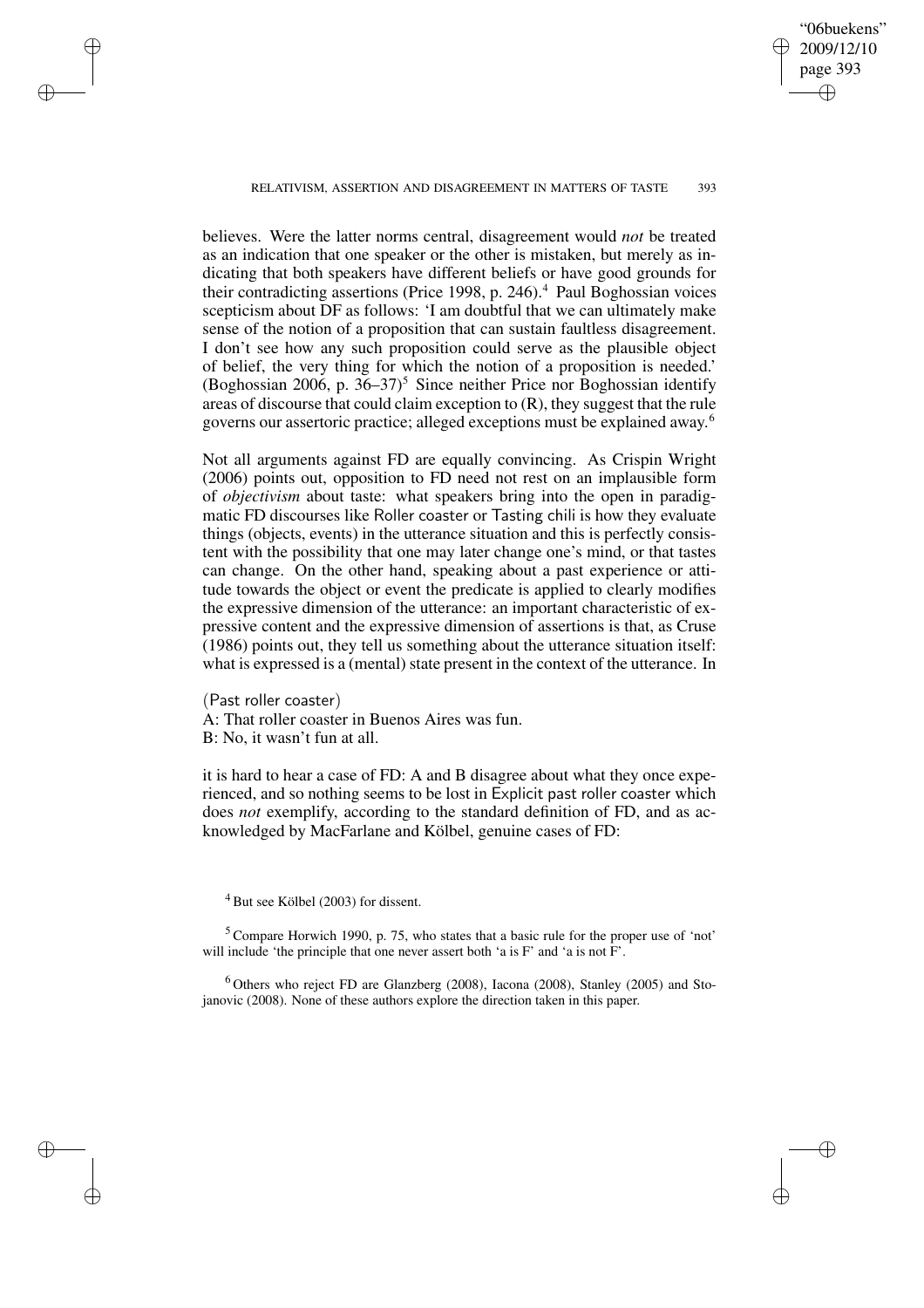"06buekens" 2009/12/10 page 394 ✐ ✐

✐

✐

394 FILIP BUEKENS

(Explicit past roller coaster) A: I found that roller coaster in Buenos Aires fun. B. No, I didn't like it at all.

This suggests that, just as truth is immune to epithetical colour (Kaplan 1999), so is the truth of the content *asserted* immune to the expressive dimension carried by the assertion: we can change or remove the expressive dimension of an utterance without affecting the content asserted: asserting *According to my standards the roller coaster is fun* shares its asserted content with the utterance of *The roller coaster is fun* (as used in Roller coaster) but the latter utterance carries an expressive dimension that the former lacks.

Crispin Wright also points out that the antagonists may, perfectly rationally, stick to their views *after* the difference comes to light, a feature he calls the *sustainability* of one's contribution to the conversation (Wright 2006, p. 39). What accounts for sustainability is, as we have seen, that the speaker enjoys a specific form of first person authority over his *current* (not past) overall attitude toward the relevant object or event. This is consistent with the possibility that his attitudes or experiences could change. Someone can stick to his guns and continue to claim that the roller coaster is fun for him and simultaneously realize that he (like many others before him) will eventually end up finding rides on roller coasters boring and uneventful.

Response-dependence theories about taste (and related matters) reject proposals to objectify deliciousness or funniness and propose that what *deserves* those qualifications is determined by what well qualified judges find to be so. The problem with this proposal is that, as Wright (*ibid.*, p. 39) points out, in simple disputes about relatively primary reactive attitudes we are simply not tempted to refer to experts, *i.e.* people more qualified than us. On the contrary: we consider ourselves to be perfectly well qualified as appropriate judges in basic matters of taste (*ibid.*). MacFarlane too rejects that truth claims about deliciousness or what's funny do not depend on *our* affective reactions (MacFarlane 2007a, p. 3–4).

The first problem for proponents of FD that focus on predicates of taste is that they owe us a demarcation of subject matters about which FD is possible. However, this is more easily said than done. Lasersohn holds that determining 'which predicates qualify as predicates of personal taste is an interesting question' (Lasersohn 2005, p. 644) but he postpones the discussion. My general concern is twofold: firstly, if, as the proponents acknowledge, FD is a restricted phenomenon, it seems legitimate to ask which predicates give rise to it and to merely provide a mere list of plausible candidate ('funny',

✐

✐

✐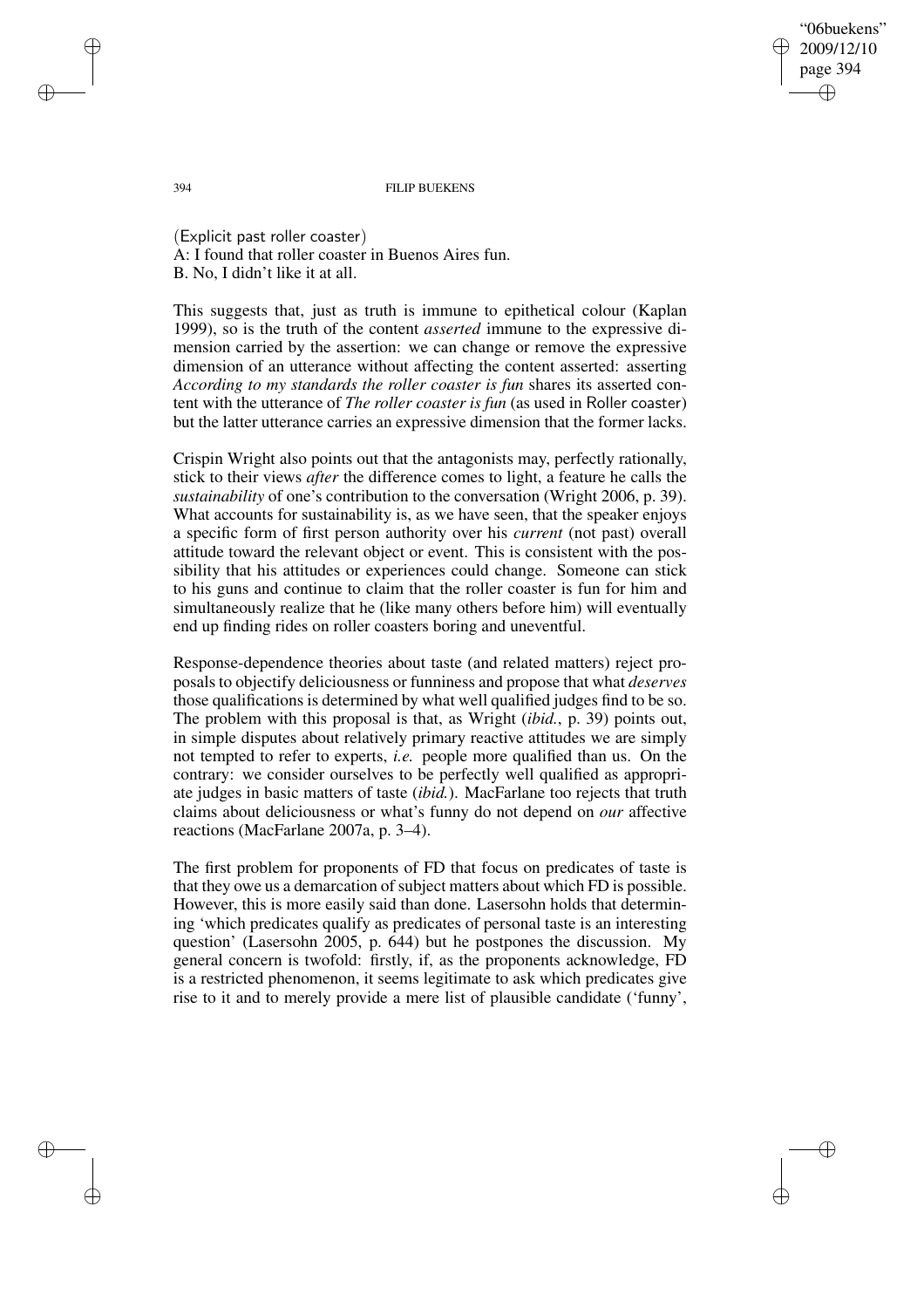✐

✐

'spicy', 'disgusting', 'cool') is uninformative, as we are not told which principle unifies the list. Secondly, one could question whether not every predication, in an appropriate context and used in a particular right tone of voice, could give rise to cases that intuitively fall under FD. Hawthorne & Cappelen (2009) suggest the example *Now that's a knife!*, uttered in a discussion among Australians over what are 'really good knifes' (think of *Crocodile Dundee*). The following dialogue, spoken in the right tone of voice, has been proposed as a speciment of FD by Friederike Moltmann:<sup>7</sup>

(Sleeping on the sofa) A: One cannot sleep on this sofa. B: One can sleep on this sofa.

✐

✐

✐

✐

In Sleeping on the sofa the speakers do not explicitly refer to themselves, but the interlocutors are correctly taken to give expression to different attitudes toward the object — the sofa — and under that reading the FD intuition clearly emerges. The example illustrates an important feature of the expressive dimension of these utterances: a speaker need not *describe* her exact attitude to express it and no *description* of her negative attitude towards the dormative properties of the sofa would exactly capture what she *expresses*. Moreover, what is *expressed* or *shown* by uttering these sentences reveals an attitudinal conflict: if B rejects the attitude A has given expression to, he loses credibility — in this case, his credibility in judging dormative properties of sofas, and this is perfectly consistent with B's coming to know that, according to A, one can't sleep on the sofa in question. We'll come back to this later.

An important feature of accounts of FD by its proponents is the *unisono* rejection of the classical Ayer-type expressivism, an account on which 'it is impossible to dispute questions of value because is impossible to dispute questions about value ' (Ayer 1946, p. 110, quoted by Kölbel 2003, p. 65). Kölbel's dialectical move is to argue *from* FD *to* a rejection of classical expressivism: since, according to Kölbel, FD *is* a genuine phenomenon involving incompatible propositions, expressivism must be rejected (cf. *supra*). Hawthorne and Cappelen (2009) reject expressivism and opt for 'playing the game of broadly truth-conditional semantics as opposed to expressivism' (p. 112–113, ms). This is unfortunate, since Cappelen's own version of speech act pluralism leaves ample room for acknowledging the expressive dimension of utterances over and above the content(s) asserted,

<sup>7</sup> During a discussion in Paris.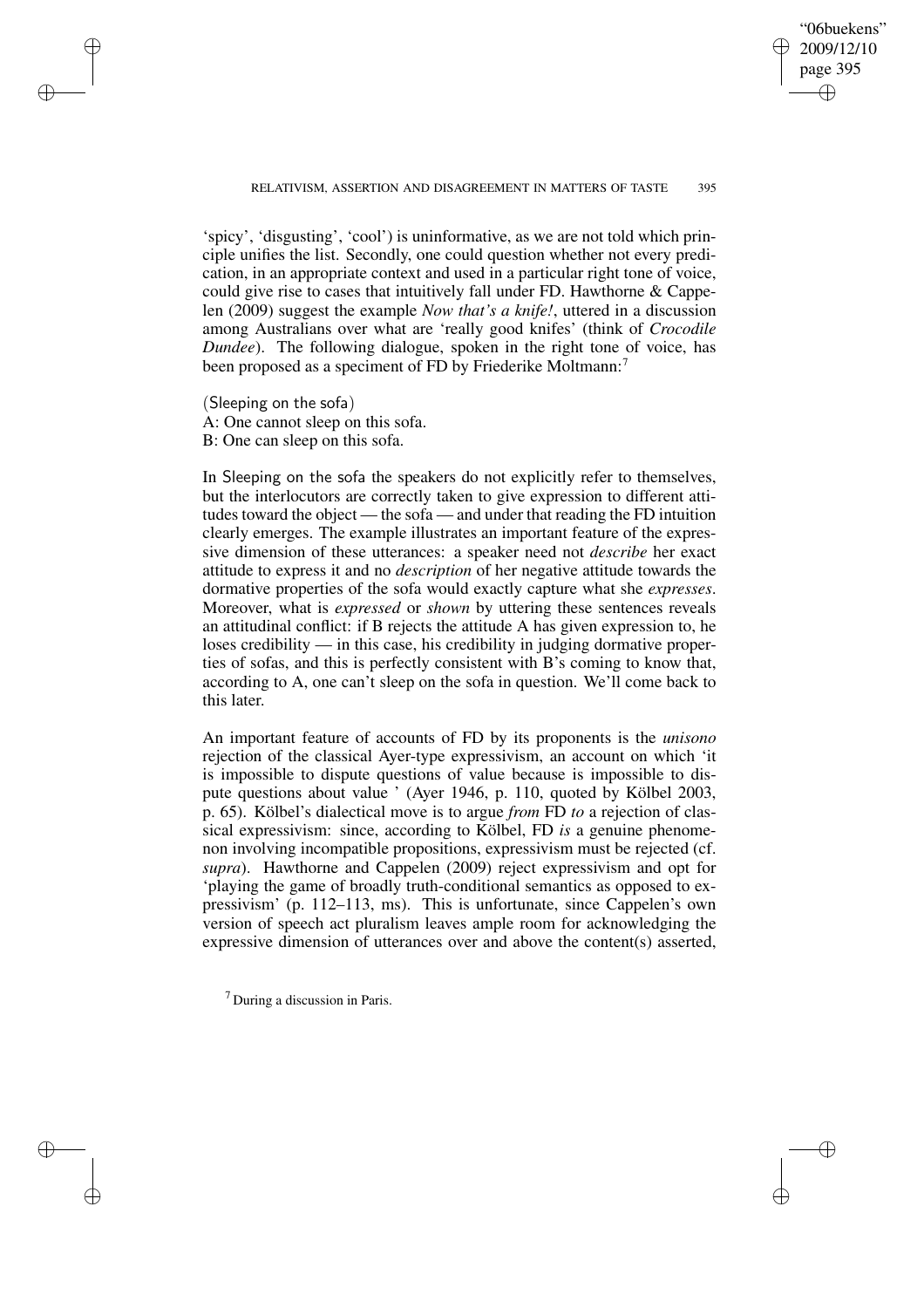"06buekens" 2009/12/10 page 396 ✐ ✐

✐

✐

#### 396 FILIP BUEKENS

or said (Cappelen & LePore (2004).<sup>8</sup> Neither Kölbel, MacFarlane or Wright consider whether alternatives to traditional expressivism can account for the undisputed phenomenon that uttering sentences like *This is tasty* in the right tone of voice and in conversations in which they characteristically generate the FD intuition *express* subjective states of the speaker and, when denied by others, reveal a conflict of interest about the subject matter.<sup>9</sup>

### 2. *Faultless Disagreement, What is Asserted and What is Expressed*

To make a plausible case for the relevance of the expressive dimension of assertions that contribute to discourse seeming to give rise to FD, we should remind ourselves that all cases involve overt or public disagreement, a feature easily missed if one considers Kölbel's original definition:

'A faultless disagreement is a situation where there is a thinker A, a thinker B, and a proposition (content of judgement) p such that: A believes (judges) that p and B believes (judges) that not-p, and neither A nor B has made a mistake (is at fault) (Kölbel 2003, p. 54)

We all may or may not have incompatible *beliefs* about what's delicious, spicy or fun, but we're not constantly involved in actively disagreeing about matters of taste, which is what happens in discourse that generates FD. Secondly, by locating the problem at the level of thought, it is unclear why a proposal about the semantic treatment of predicates — elements in a public language — would help solve the problem of FD on the level of thought. Thirdly, Kölbel's characterization a priori excludes that the expressive dimension of utterances could be relevant to the issue, since expressivism explicitly pertains to acts that *show*, or *reveal*, one's attitudes (Green 2007). Fourth, when in the grip of a mood, feeling or attitude, we might also attempt to keep it inside (Green 2007, p. 23), but it would be curious if even those who hid their attitudes with great success could still be taken to be actively disagreeing with each other. Both Lasersohn and MacFarlane discuss FD under the assumption that it involves *public* disagreement. A better description of FD is provided by Stojanovic (2008):

✐

✐

✐

 $8$  See also Soames (2002, 2007) for further elaboration of the distinction between semantic content and the content asserted. Accepting this terminology doesn't entail that correct contextualist insights should be overlooked.

<sup>&</sup>lt;sup>9</sup> There are of course other sources of non-coassertability. Consider: "P, but I don't believe that P".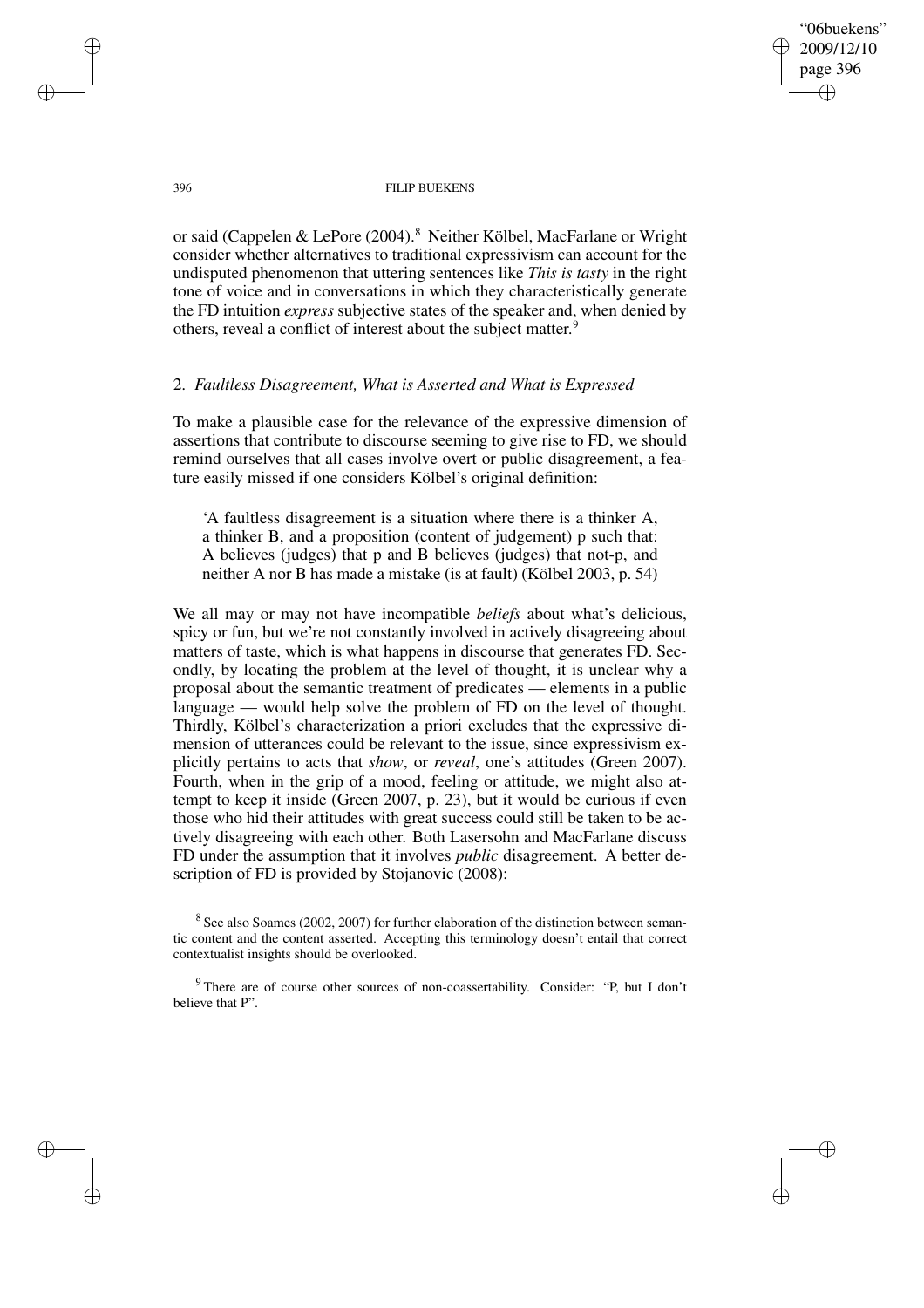✐

✐

- (i) For any two utterances u and u' to a conversation C, the utterer of u' disagrees with the utterer u only if: if u is true, then  $u'$  is false, and if  $u'$  is false, then  $u'$  is true
- (ii) The utterer of u *disagrees* with the utterer of  $u'$

✐

✐

✐

✐

(iii) On the assumption that they are sincere,  $u$  is a true utterance, and so is  $u'$ .

If FD exists, the assessment-relativist argues, lemma (i) must be revised, and it is at this point that the assessment relativist formulates his master argument: a contextualist solution does not respect the FD-intuition, and must therefore be rejected. MacFarlane (2007) presents the argument as follows: 'The contextualist takes the subjectivity of a discourse to consist in the fact that it is covertly about the speaker (or perhaps a larger group picked out by the speaker's context and his intentions). Thus, in saying that apples are 'delicious', the speaker says, in effect, that apples are good to her (or to those in her group). In saying that a joke is 'funny', she says that it appropriately engages her sense of humor (or that of her group). (. . .) This kind of view has obvious appeal. It explains how the truth of the claims at issue can depend both on how things are with here explicit subject-matter (say, apples) and on how things are with a subject or subjects who is (*sic*) not explicitly mentioned. And it does so in a perfectly straightforward way, invoking semantic mechanisms that are already also needed to handle more familiar kinds of context sensitivity exhibited by indexicals and demonstratives, quantifiers and gradable adjectives.' But, MacFarlane continues, '(T)he contextualist solution has a price. If in saying 'apples are delicious' I am saying that they taste good to me, while in saying 'apples are not delicious' you are denying that they taste good to you, then we are no(t) disagreeing with each other ... Intuitively, though, it does seem that we are disagreeing. We certainly take ourselves to be disagreeing. I may say: 'Wrong!' or 'That's false', neither of which would be appropriate if you had said explicitly that apples taste good to you' (MacFarlane 2007, p. 18).

Lasersohn considers a technical variant of contextualism, *i.e.* introducing in the meaning of the sentence (the proposition expressed) an unarticulated constituent rather than hidden arguments: the sentence *Roller coasters are fun* means something like (expresses the proposition) *that roller coasters are fun according to my criteria for judging fun* and *The chilli is tasty* means (expresses the proposition) *that the chilli is tasty according to my criteria for judging tastiness*, where the extensions are unarticulated in the semantic content but present in the contextually enriched proposition. But, Lasersohn continues, 'This solution can't be right, however. . . because of the relation between content and contradiction. . . . If I say 'Roller coasters are fun', and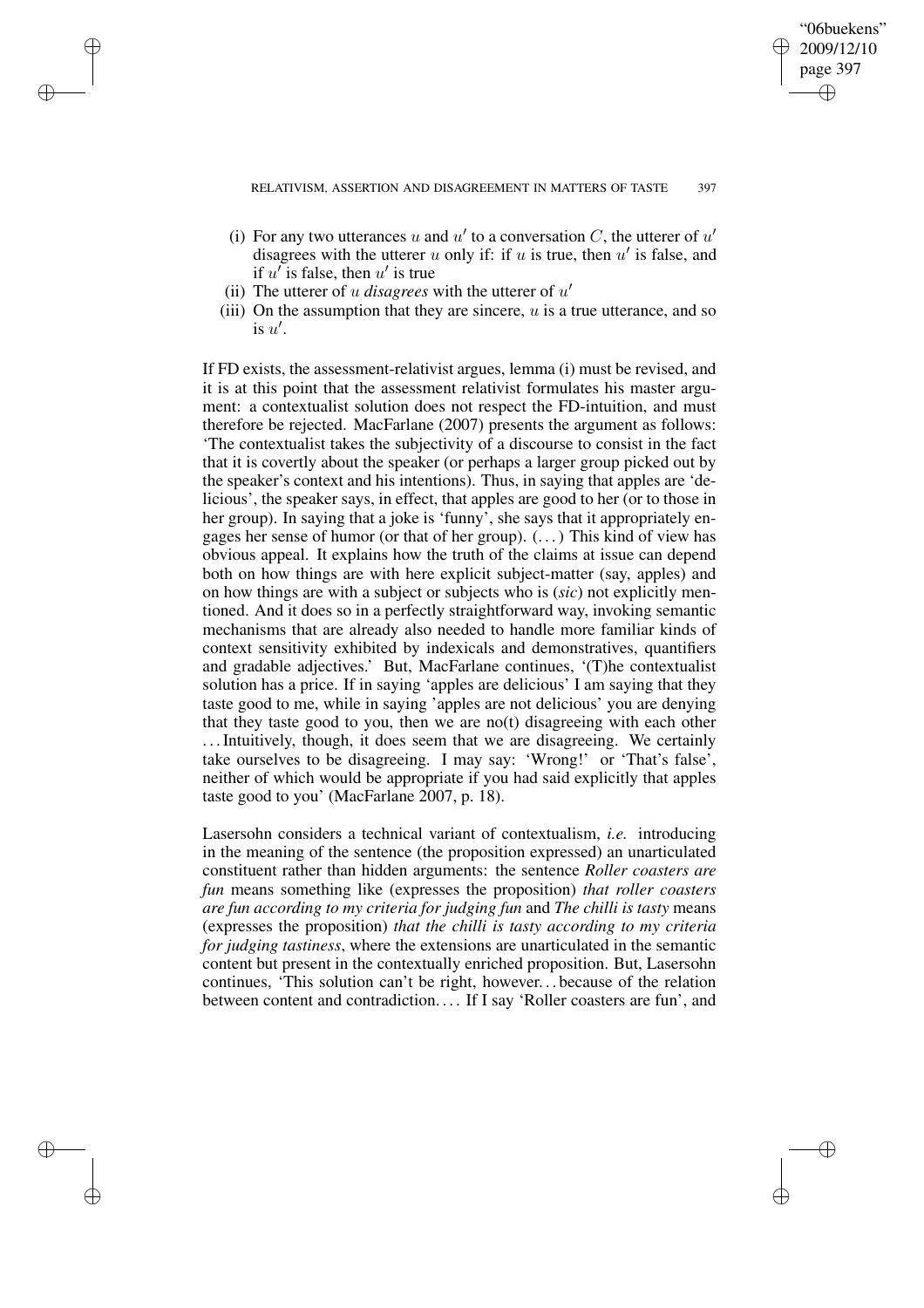"06buekens" 2009/12/10 page 398 ✐ ✐

✐

✐

398 FILIP BUEKENS

you say, 'No, roller coasters are not fun', on this analysis, you are not contradicting me, because the negated sentence doesn't express the same content for you as it does for me. In effect, (on this account, FB) my utterance means roller coasters are fun for me, and your utterance means roller coasters aren't fun for you, and there is no conflict between those at all — indeed, there is no reason to think we disagree in any way, on this analysis' (Lasersohn 2005, p. 649). Since Kölbel, MacFarlane and Lasersohn assume that FD is a correct intuition, a contextualist strategy for analyzing utterances in FD discourse must be rejected and assessment relativism must be adopted.<sup>10</sup>

However, this move overlooks an important feature of FD-exchanges that non-FD dialogues arguably don't exemplify: that in making the reference to standards or judges *explicit*, the expressive dimension of the original utterance *changes* or even goes *missing*: the 'lost disagreement argument' does not acknowledge this phenomenon (cf. *supra*). Call this *the problem of lost expressivity*. To see the point, consider the following question: why is a perfectly analogue proposal for assessment-relativism about taste, for example monetary relativism, though technically kosher, *unmotivated*? Consider the predicate 'is expensive':

(Expensive Porsches) A: Porsches are expensive. B: No, they're not. They are cheap.

A and B can use different monetary parameters, and when these parameters are made explicit it will become clear whether A or B has made a cognitive mistake, or have used different standards. Why couldn't this give rise to a form of monetary relativism?

(Monetary relativism)

'*a* is expensive' is true relative to  $\langle w, t, m \rangle$  iff for some contexts  $c_1, c_2, c_3$ , 'a is expensive' is true as used in  $c_1$  and assessed from  $c_2$ , but not true as used in  $c_1$  and assessed from  $c_3$  (keeping w and t constant).

Although technically impeccable, the proposal is unmotivated: Expensive Porsches doesn't generate the FD intuition and, as we have seen, it is the FD

✐

✐

✐

 $10$  See also Wright (2006, p. 39–40) for a brief discussion. Soames 2003, p. 303ff. nicely documents that G.E. Moore and C.L. Stevenson used exactly the same argument against forms of egoism in ethics, roughly: the view that ethical statements are psychological claims about what one prefers.)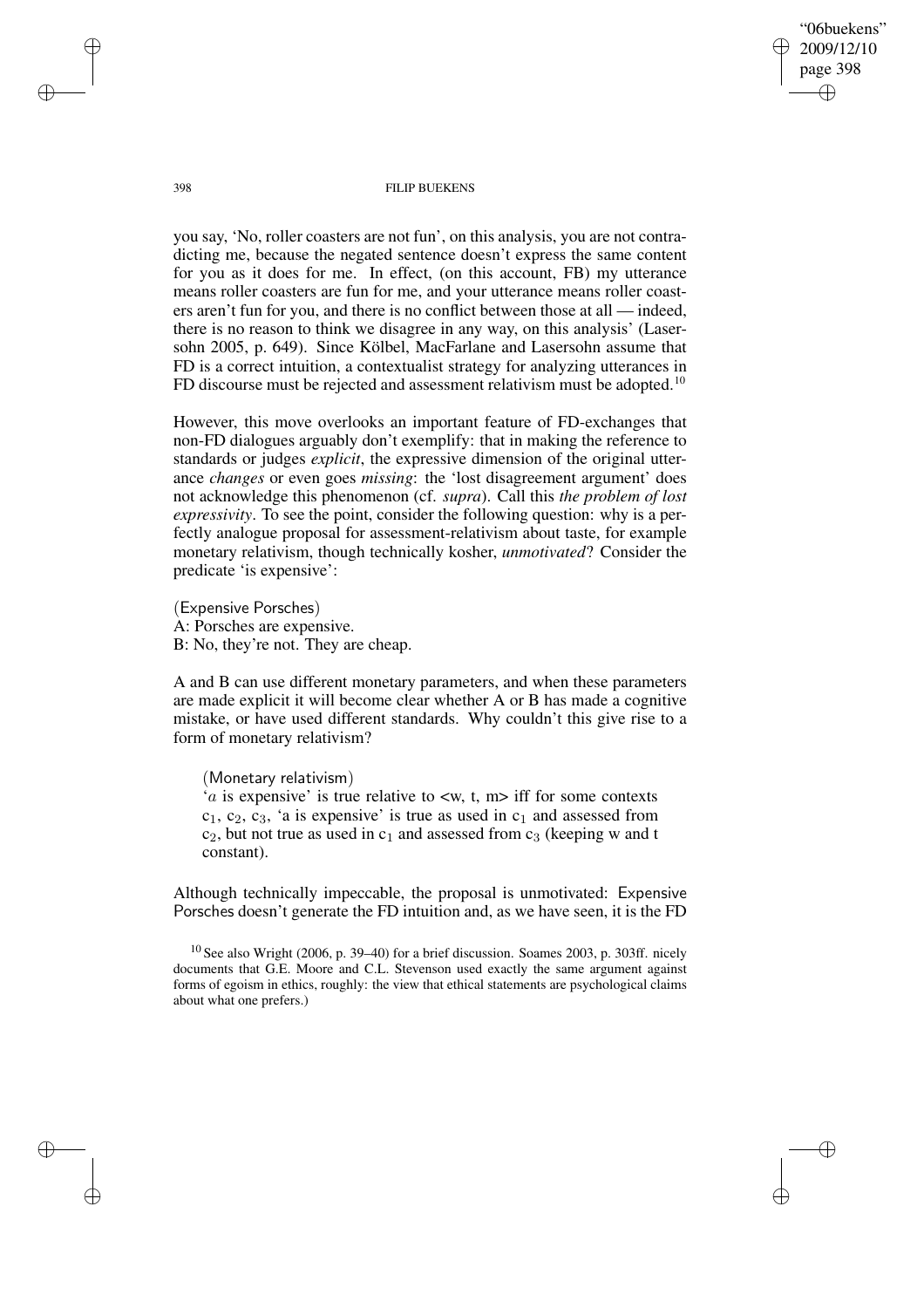"06buekens" 2009/12/10 page 399 ✐ ✐

✐

✐

#### RELATIVISM, ASSERTION AND DISAGREEMENT IN MATTERS OF TASTE 399

✐

✐

✐

✐

intuition that fuels the semantic proposals underlying assessment relativism. However, there is another feature that distinguishes Expensive Porsches from Sexy Porsches: in the latter case, but not in the former, reference to the subject is not confined to its role as judge or provider of standards (standards for sexiness, standards for expensiveness); in Sexy Porsches a feeling, attitude or experience is involved not just in its role as standard but also qua mental item being *expressed* or *shown* by the speaker. Hence, assessment relativism oversees an aspect of Sexy Porsches, Roller coaster and Chili tasting not present in Expensive Porsches: the presence *c.q.* absence of the FD intuition correlates with the presence or absence of the expressive dimension of the contributing utterances. This suggests further evidence for a link between the FD intuition and the expressive dimension of the contributing utterances.

Before we explore this further, we must consider a second argument against assessment relativism. None of the parties in the debate over FD can reasonably deny that contributions to FD-dialogues can be *correct assertions*. Even when B in Roller coaster would have said 'No, it's not', he would have used a sentence uttered by A to assert that roller coasters are fun for him. One way to appreciate the contextualist intuition that the level of content he identifies is *indispensable*, is that what is left unarticulated in the semantic content of the sentence used must be part of the content *asserted* by the speaker. Why is that so? Because qua assertors, the contributors to FD discourse transmit knowledge, and they can be taken to obey constitutive rules for correct assertions. A now popular proposal for the constitutive rule of assertion is formulated by Williamson (2000):

(Rule of Assertion) One must (assert  $p$  only if one knows that  $p$ )

The Rule of Assertion puts constraints on what one can take the speaker to have asserted, which is, as contextualists and speech act pluralist can agree on, an enriched and/or modified version of the utterance's semantic content. Consider the contribution of A to Roller coaster: the *asserted* content — the content identified by the contextualist — is what the audience comes into a position to know, namely that, *according to the speaker, the roller coaster is fun*. That is what the intended audience comes to know, and what the speaker asserts. The intended audience does not thereby come to know *that roller coasters are fun* for the audience may in fact hate roller coasters. If the contributors act according to the Rule of assertion — and there is nothing that prevents them from doing so — FD is inexistent for they assert different propositions.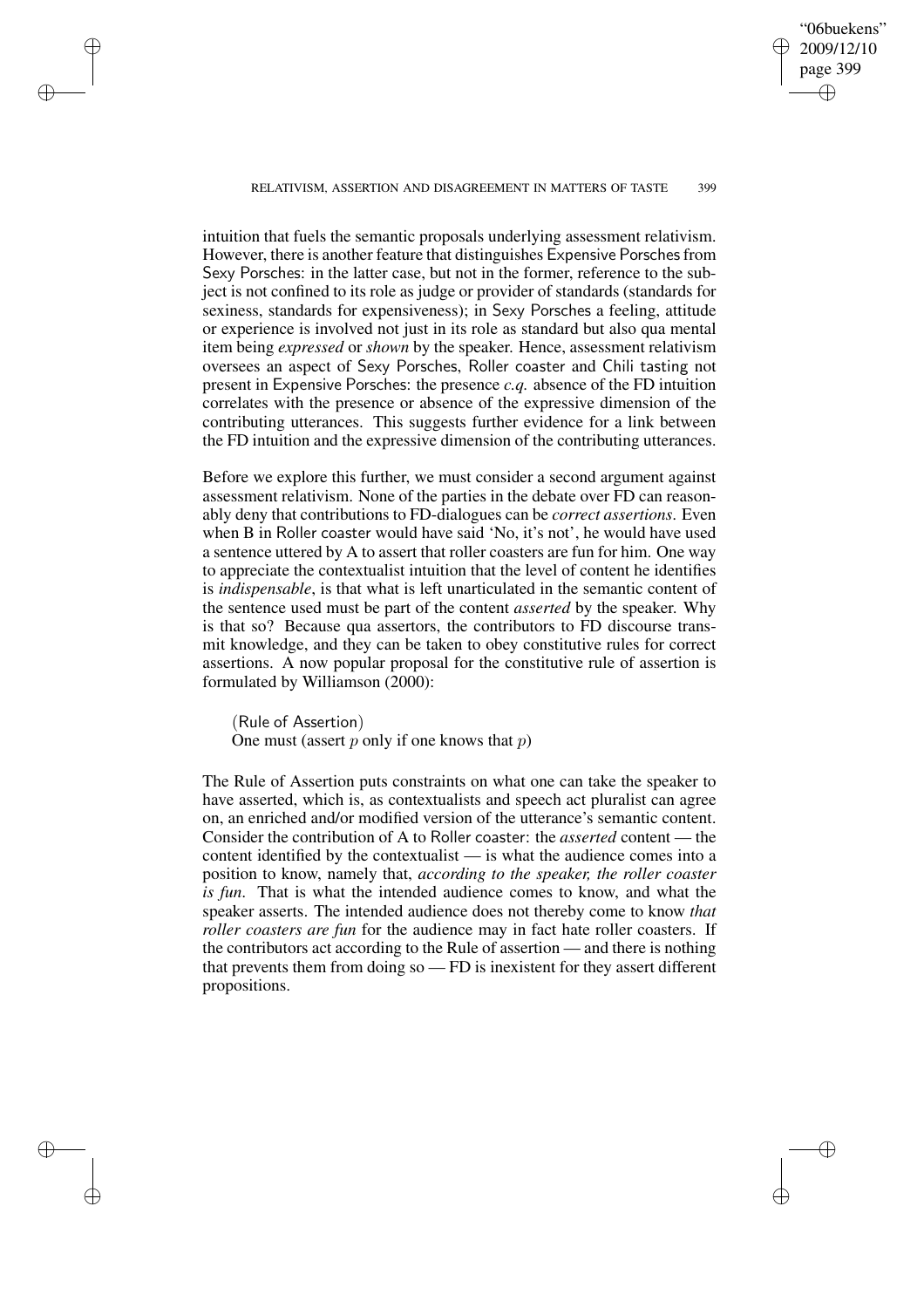"06buekens" 2009/12/10 page 400 ✐ ✐

✐

✐

400 FILIP BUEKENS

The argument shows that a further level of content in FD discourse (discourse that, as I have said, generates the FD-*intuition*) is relevant: the content asserted by the speaker accounts for the successful exchange of knowledge. However, taking into account only the content asserted by the speaker in those discourses also results in the loss of communicated information — information obtained by interpreting the speaker as *showing* something that isn't asserted and in some sense *could not be asserted*. If one takes the proposed asserted content of A in Roller coaster to be that roller coasters are fun for him, and assumes that content to be explicitly uttered, as in

(Explicit roller coaster) A: The roller coaster is fun for me. B: It's not fun for me.

the expressive dimension of the original utterances is seriously modified. (And consider the loss of expressivity if one identifies the standard of assessment with, for example, a group of people.) Since in Explicit roller coaster the same asserted contents are in play as in Roller coaster, something else must be responsible for generating the FD intuition that comes with Roller coaster but not with Explicit roller coaster.

If this is correct, we should expect that, if it is common knowledge among those involved that the speakers do not adopt the egocentric perspective, the expressive dimension, insofar as it pertains to the feeling or state expressed in the original egocentric examples, is absent and that no FD intuition will arise. Consider a conversation about young Billy, who is having a ride on the roller coaster:

(Billy on the roller coaster) A: The roller coaster is fun. B: No, it's not fun at all.

(Compare Lasersohn 2005, p. 672.) Since it is mutual knowledge that A and B are talking about Billy's experiences, the contributions fuel neither the FD intuition nor assessment relativism. Technically, the assessment-relativist approach can be extended to these cases (as Lasersohn and MacFarlane convincingly show), but the original *motivation* for the proposal rested on cases in which the FD intuition arises, and these were uniformly cases which came with an expressive dimension: the speakers were expressing, *i.e.* showing, certain attitudes (that is why the old expressivist theory about evaluative statements struck a chord with so many). Note, moreover, that in Billy on the roller coaster there *is* a genuine disagreement: A asserts, while B denies,

✐

✐

✐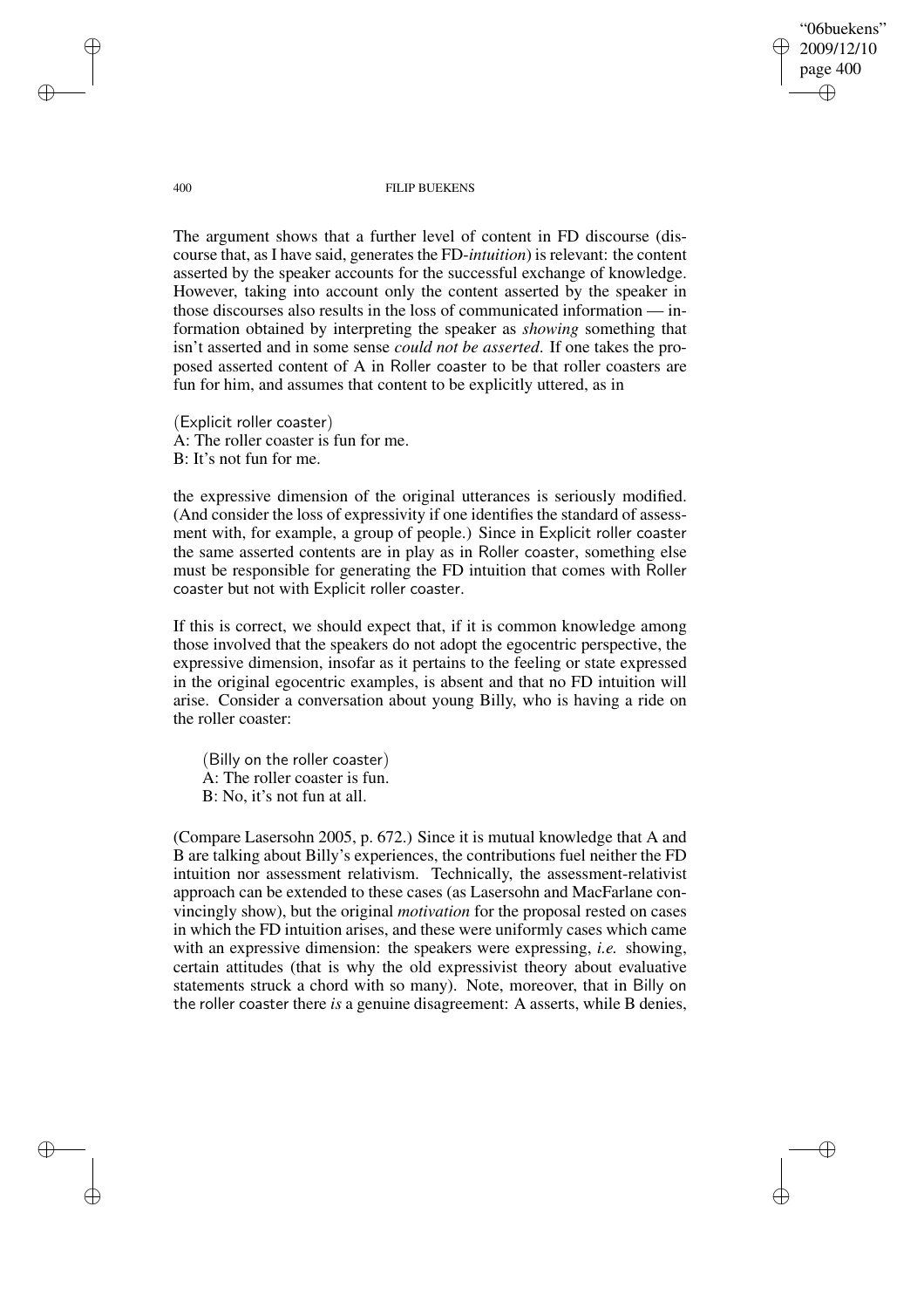✐

✐

that Billy is having fun on the roller coaster. The asserted content is an expansion of the semantic content of their utterances and they do not disagree about the generic proposition that the roller coaster is fun. That proposition (or its denial) was not what they intended to assert. Notice that a correct resolution of the asserted content for the Expensive Porsche case follows the same pattern, yet no information seems to be lost.

A final argument for the claim that proponents of FD have overlooked a level of expressive content involves a case which cannot, on the proponents' account, qualify as an exchange that exemplifies FD, although it has the look and feel of a genuine FD case because the utterance's manifest expressive dimension. Consider a dispute over ice-cream in the *gelateria*:

(Banana or strawberry) A: This is delicious! B: No, That's delicious!

✐

✐

✐

✐

Since A and B semantically express different propositions (they are pointing to different types of icecream), Banana or strawberry cannot represent a case of Faultess Disagreement, although opposite attitudes are expressed and neither of the speakers seems to be at fault. I conclude that, even if the FD intuition can arise in contexts that do not give rise to what assessment relativists take to be genuine cases of FD, and even if a correct identification of the content asserted in FD exchanges must allow for knowledge to be transmitted (there is no disagreement on the level of asserted content) a sense of disagreement or conflict remains palpable. What, then, is responsible for the FD intuition?

### 3. *Empathy and Subject-transcendence*

Over and above making perfectly compatible assertions, speakers involved in FD discourse *express* different attitudes by their utterances. What is expressed by the speaker — the attitude — is relevant *in* the context: by showing their attitude (feeling, sentiment) the participants make public a (perhaps mild) attitudinal conflict. The inner state expressed must in some sense remain *unarticulated* for it to be successfully expressed. This connects the expressive dimension of a speech act with what Potts (2006), in a discussion of expressive words, calls its *descriptive ineffability*. A speaker is not only in general unable to articulate precisely the content of the expressive dimension of his assertion; but uttering a sentence that makes explicit reference to his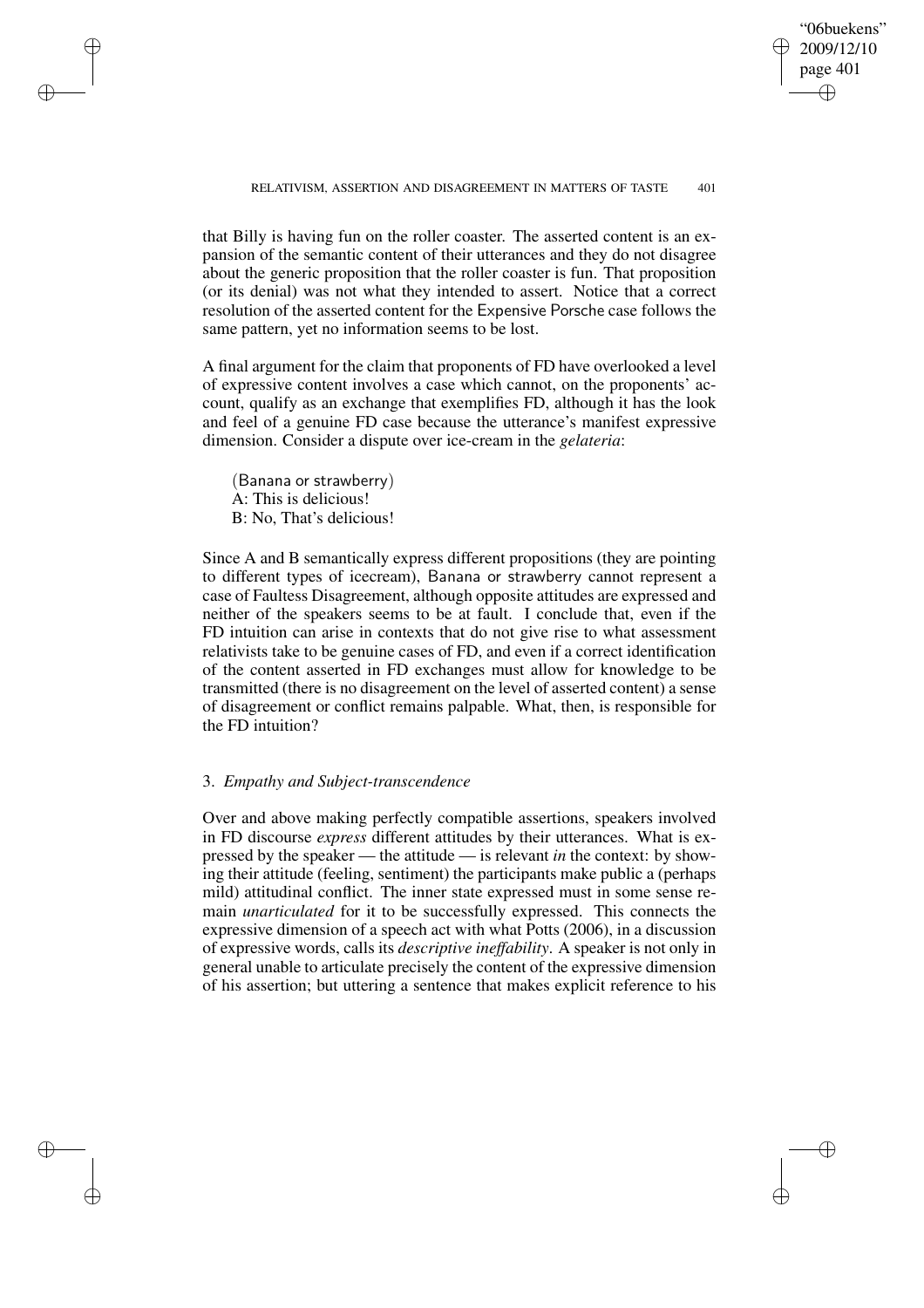"06buekens" 2009/12/10 page 402 ✐ ✐

✐

✐

402 FILIP BUEKENS

standards, his attitude, tends to modify the expressive dimension, which suggests that the expressive dimension of an utterance is not reducible to some propositional or descriptive content in the content asserted. Note, however, that, since the expressive dimension reveals something about the speaker and its correct interpretation constitutes *evidence* about the speaker's emotional state, epistemic sentiment or gustatory preferences, expressing those states *is* evidence and for that very reason propositional (see Williamson 2000 for an extensive defense of the propositional character of evidence). That proposition is not expressed, but rather a third-personal characterization of the evidence gathered by having a speaker interpreted as expressing an attitude, feeling or sentiment. The fact that we can characterize having expressed an attitude  $\alpha$  by a speaker S as evidence that S has attitude  $\alpha$  does not entail that what the speaker expresses is a proposition.

Following Green (2007), the expressive dimension of speech acts follows the general pattern of self-expression:

(Self-Expression)

Where A is an agent and B a cognitive, affective or experiential state of a sort to which A can have introspective access, A expresses her B if and only if A is in state B, and some action or behaviour of A's shows and signals her B (Green 2007, p. 43)

If a speaker utters *Porsches are sexy*, he asserts that Porsches are sexy for him, and thereby *presents* himself to the intended audience as knowing that Porsches are sexy for him. Furthermore, by *expressing* his positive attitude (here obviously aided by the metaphorical use of the (evaluative?) predicate *sexy*) he also shows and signals that attitude. The contributions to discourse that seems to give rise to FD make public the speaker's attitudes by expressing them; the primary result is not so much a factual disagreement on the level of asserted content, but a revelation (by expressing the relevant attitude) of an attitudinal difference that will play an important role in subsequent coordination of further interactions.

What is the function of expressing an attitude? Expressing a cognitive, affective or experiential state characteristically creates a commitment for the speaker in that it narrows down his options: sticking out one's neck creates a liability to error or exposed insincerity: if the speaker is not in the mental condition expressed, she is subject to a loss of credibility (Green 2008, p. 275, who refers to work in evolutionary psychology on *handicaps*). By expressing his attitude the speaker shows to what extent he is prepared to

✐

✐

✐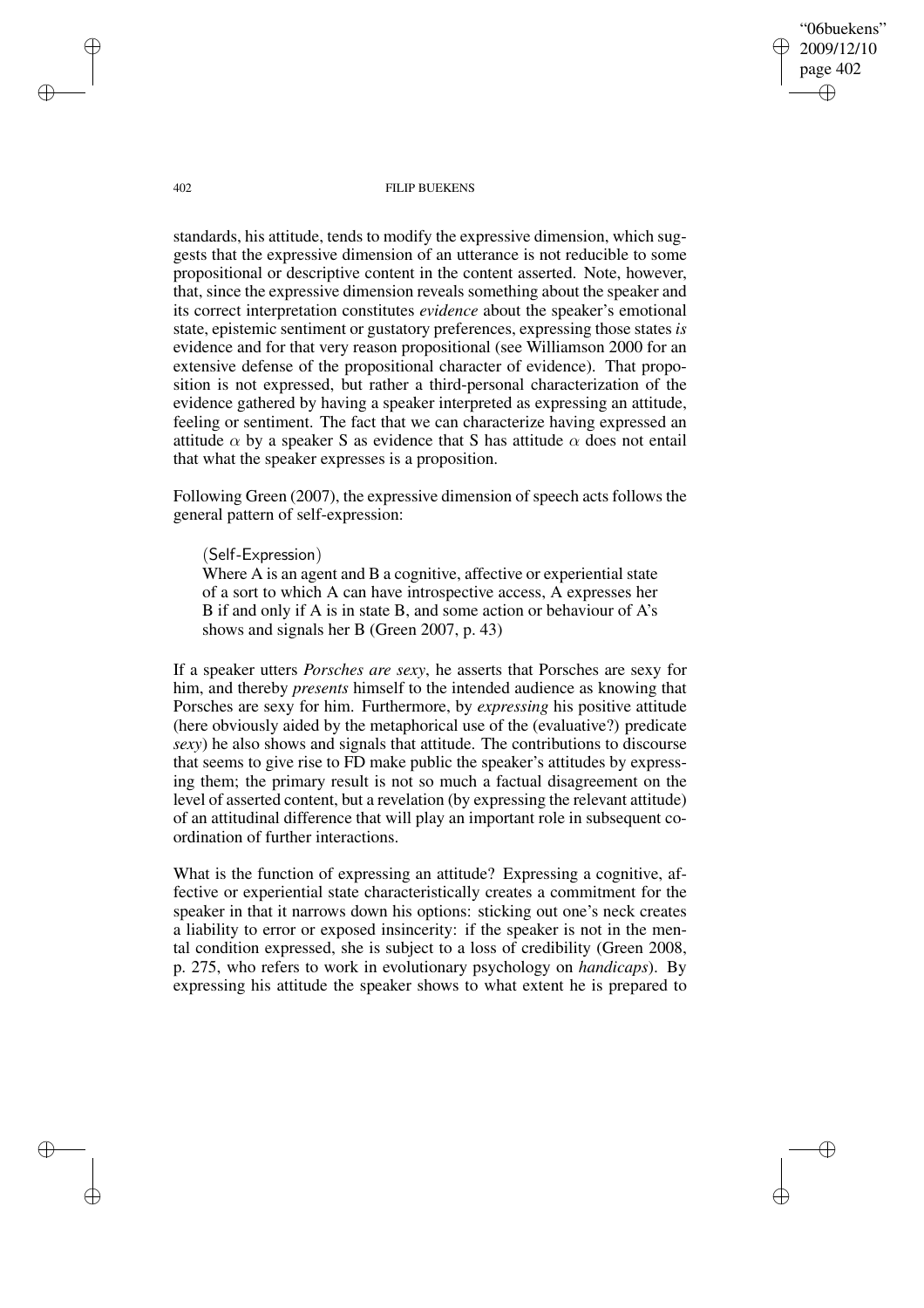RELATIVISM, ASSERTION AND DISAGREEMENT IN MATTERS OF TASTE 403

"06buekens" 2009/12/10 page 403

✐

✐

✐

✐

stick out his neck not only with respect to the *presence* of the attitude (i.e. could not be mistaken about it), but also with respect to its *aptness*.

✐

✐

✐

✐

Correctly applying the knowledge rule of assertion meant that a level of asserted content has to be recognized: one comes to know how the agent evaluates things, and it is impossible to disagree with what you come to know and in fact accepts as knowledge. The 'no fault' intuition reflects that the speaker, in expressing his attitude, was right about the presence of the attitude. But merely *asserting* that (say) roller coasters are fun for him seems too weak for what he also wants to achieve: that the intended audience minimally recognizes that attitude as being apt or correct. To achieve that, giving expression to it *is the perfect means*, because understanding the expressive dimension of the speaker's utterance requires from the audience a form of *empathy*: the intended audience must imagine *herself* as having the feeling (emotion, attitude) that she ascribes to you, and the imagined reaction must be more or less accurate. The audience is thus forced to form a similar attitude, which is an excellent means to get her to adopt your attitude our sentiment. Once you have put the audience in your shoes, they are more likely to come to your aid, join your choices, or to become your allies (Green 2008, p. 187). This accounts best for the subtle but neglected *subject-transcendent* dimension of contributions to dialogues that give rise to alleged cases of FD: it is as if the speaker, by committing himself to his judgment, takes on an additional responsibility: expressing is a bit like saying 'Just think of how confident I am that I *express* my attitude!' (compare Green 2007, p. 7). A purely semantic approach to utterances in which one *describes* that one has a feeling, emotion or epistemic sentiment loses that aspect of FD discourse, and it is a remarkable fact that this dimension is neglected, given that so many cases of alleged FD work most convincingly when speakers are taken not as *merely describing more or less accurately* their personal reactions to public items but as *giving perfect expression to them*.

So there are at least two ways in which uttering *Roller coasters are fun* changes the context of the conversation by adding information to it: first, the utterance changes the context in virtue of the fact that you now come to know *that I find roller coasters fun*. Secondly, when *expressing* my attitude, my utterance invites you to *simulate* for yourself fun that could be had on the roller coaster, and that may be a first step towards actually getting you on the roller coaster (or ordering chili, or appreciating Porsches).

> Tilburg University E-mail: f.a.i.buekens@uvt.nl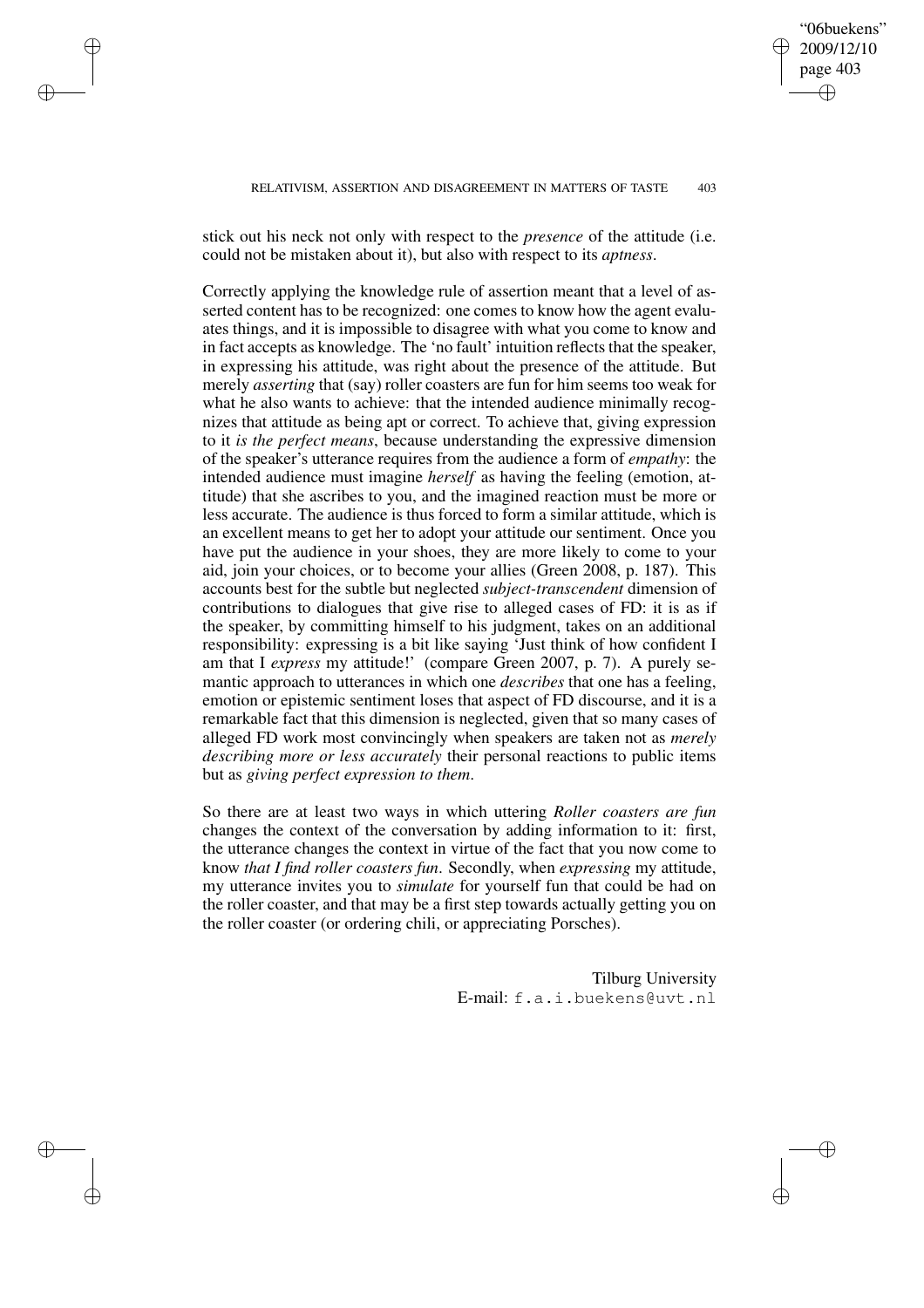### "06buekens" 2009/12/10 page 404 ✐ ✐

✐

✐

#### 404 FILIP BUEKENS

### **REFERENCES**

- Audi, Robert (2008), 'Rational Disagreement as a Challenge to Practical Ethics and Moral Theory: An Essay in Moral Epistemology', in Quentin Smith, *Epistemology: New Essays.* Oxford: OUP, pp. 225–248.
- Ayer, Alfred.J. (1948), *Language, Truth and Logic*. 2<sup>nd</sup> edition. London: Victor Gollancz.
- Boghossian, Paul (2006), 'What is Relativism?', in P. Greenhough and Michael P. Lynch (eds.), *Truth and Realism*, Oxford: UP, pp. 13–37.
- Cappelen, Herman & Ernie LePore (2004), *Insensitive Semantics.* Oxford: Blackwell.
- Cappelen, Herman & John Hawthorne (2009), *Relativism and Monadic Truth.* Oxford: UP.
- Cruse, D.A. (1986), *Lexical Semantics.* Cambridge: Cambridge University Press.
- Geach, Peter (1965), 'Assertion', *Philosophical Review* 74:449–65.
- Glanzberg, (2007), 'Context, Content, and Relativism', *Philosophical Studies* 136: 1–29.
- Green, M. (2007), *Self Expression.* Oxford: UP.
- Green, M. (2008), 'How Do Speech Acts Express Psychological States?', in S. Tsohatzidis (Ed.), *John Searle's Philosophy of Language: Force, Meaning and Mind.* Cambridge: Cambridge University Press.

Horwich, P. (1990), *Truth.* Oxford: Blackwell.

- Kaplan, David (1989), Demonstratives, in Almog et al., *Themes from Kaplan.* Oxford: Clarendon Press.
- Kaplan, David (1999), *What is Meaning?* Ms, UCLA.
- Kölbel, Max (2003), 'Faultless Disagreement', *Proceedings of the Aristotelian Society* 104: 53–73.
- Kölbel, Max (2009), 'The Evidence for Relativism', in *Synthese* 2009: 375– 395.
- Lasersohn, Peter (2005), 'Context-Dependence, Disagreement, and Predicates of Personal Taste'. *Linguistics and Philosophy* 28: 643–686.
- MacFarlane, John (2007), 'Relativism and Disagreement', in *Philosophical Studies* 132:17–31.
- MacFarlane, John (2007a), 'Truth and Subjectivity' (unpublished).
- Moltmann, Friederike (2009), 'Relative Truth and the First Person', in *Philosophical Studies* 134 (online first).
- Perry, John (1986/1998), 'Thought Without Representation', reprinted in J. Perry, *The Problem of the Essential Indexical and Other Essays.* New York: Oxford University Press.
- Potts, Christopher (2006), 'The Expressive Dimension.' *Theoretical Linguistics* 32 (2): 165–197.

✐

✐

✐